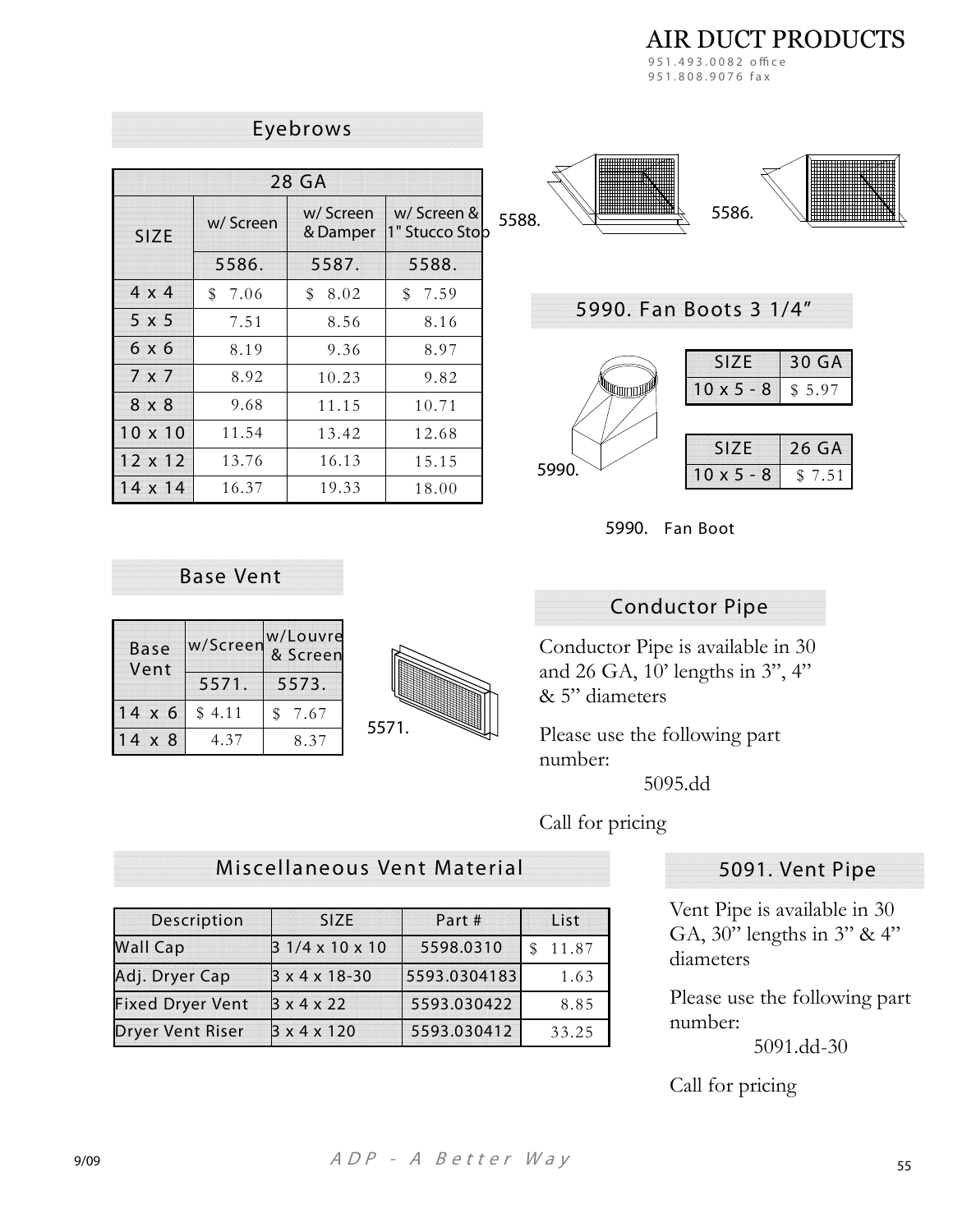AIR DUCT PRODUCTS

*951. 493 . 0082 o ! c e 951. 808 . 9076 f a x*

# **Miscellaneous Linear Material**

|                                  |       |                           |        | 10'       | 5'        |
|----------------------------------|-------|---------------------------|--------|-----------|-----------|
|                                  |       | Item                      | Part # | 28 GA     | 28 GA     |
|                                  |       | 'S' Material              | 5621.  | 5.95<br>S | 3.03<br>S |
| 'Drive' Material<br>$-11/8"$ $-$ | 5627. | <b>Plaster Ground</b>     | 5625.  | 3.63      | 1.87      |
| 'S' Material                     | 5621. | 'Drive' Material          | 5627.  | 3.63      | 1.87      |
|                                  |       | 1 Pc Line Set Covel 5631. |        | 12.80     |           |
| Plaster Ground 5/8"/             | 5625. | 2 Pc Line Set Covel 5632. |        | 23.85     |           |
|                                  |       |                           |        |           |           |
| 1 Pc Line                        |       |                           |        | 10'       |           |
| Set Cover                        | 5631. | Item                      | Part#  | 26 GA     |           |
|                                  |       | IC' Matarial              | 5671   | 25<br>7   |           |

| $-16 \rightarrow$                   |       |
|-------------------------------------|-------|
| 1 Pc Line<br>3"<br>Set Cover        | 5631. |
| 3'<br>2 Pc Line<br><b>Set Cover</b> | 5632. |
| 1/8"                                |       |

| Item             |       | Part # 26 GA  |
|------------------|-------|---------------|
| 'S' Material     |       | 5621. \$ 7.35 |
| 'Drive' Material | 5627. | 4.42          |
|                  |       |               |
|                  |       | 10'           |

|                  |       | ТU           |
|------------------|-------|--------------|
| <b>Item</b>      |       | Part # 24 GA |
| 'S' Material     | 5621. | 8.90         |
| 'Drive' Material | 5627. | 5.30         |

**Flat Stock**

| <b>SIZE</b>    | Part # | 28 GA                  |
|----------------|--------|------------------------|
| 48 x 120 5656. |        | $\mathcal{R}$<br>69.11 |
| 36 x 36        | 15657. | 15.56                  |

|  | <b>Part # 24 GA</b>     |
|--|-------------------------|
|  | 48 x 120 5656. \$106.91 |

|                | Part # | 126GA                  |
|----------------|--------|------------------------|
| 48 x 120 5656. |        | 87.04<br>$\mathcal{L}$ |

| SIZE.                   | Part # | $22 \text{ G}$ A |
|-------------------------|--------|------------------|
| 48 x 120 5656. \$133.07 |        |                  |